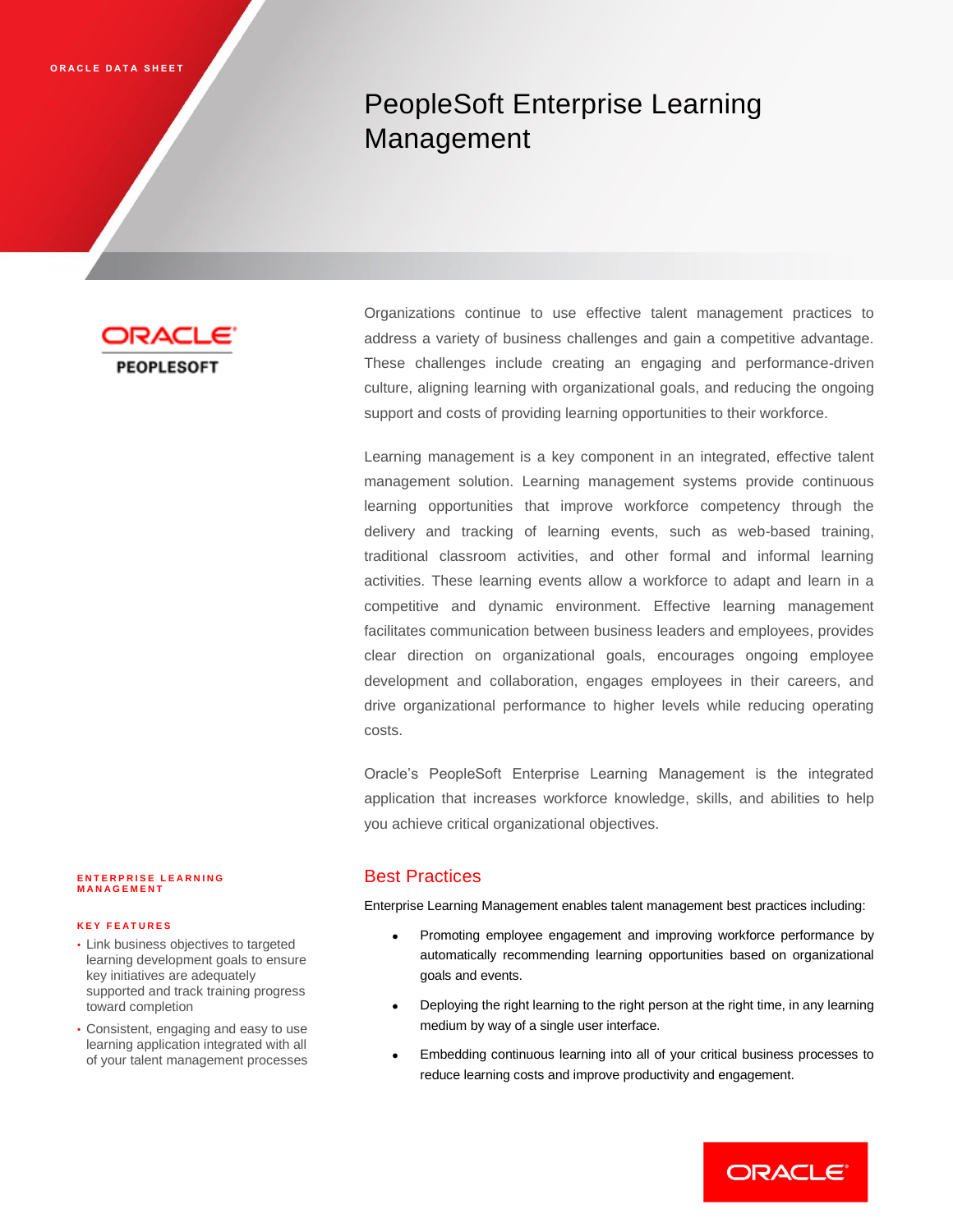- Facilitate organizational change. Link key organizational initiatives to employee training initiatives
- Extend learning easily

#### **K E Y B E N E F I T S**

- Reach more learners and improve workforce performance
- Strengthen certification and compliance programs
- Easily identify development needs and target appropriate learning
- Achieve integrated talent management
- Leverage critical information about your talent across business functions, providing deep insight into your workforce and enabling you to make better informed talent management decisions
- Reduce risks and costs. Easily track certification and compliance requirements across the organization

# Learning Management

Organizations are focused on engaging and developing their talent as they seek to drive business and workforce performance. To gain a competitive advantage, you must deliver targeted, personalized learning to employees — giving them the skills and knowledge that they need to help your organization achieve its goals and keeping them engaged with your organization. By increasing employee performance through intelligent learning strategies and decreasing learning costs, you can positively impact your organization's bottom line.

Enterprise Learning Management will help you realize these key benefits:

- **Improve Performance.** Targeted learning based on organizational goals is deployed quickly and effectively to your workforce, improving business performance and fostering employee engagement and development.
- **Achieve Integration.** Tight integration with Oracle's PeopleSoft Human Resources and Talent Management suite of applications helps you achieve timely learning for career development, succession planning, and effective performance management.
- **Reduce Costs.** Streamlining the learning process through embedded learning and administrative efficiencies reduces the cost of tracking and delivering learning.

## Provide an Engaging User Experience

With Enterprise Learning Management, business processes are seamless for all users — regardless of the type of learning. A learner can search for and launch, enroll in, or request any type of learning available from a single learning page. Ratings and reviews provide the opportunity for learners to submit feedback and utilize others' feedback when determining what learning options are right for them. To-do lists notify learners of their current action items and allow them to take direct action. Learning objectives give them a clear line of sight into specific requirements needed to meet their business goals.

| Rosanna Channing                              |                            |                          |                          |            |                    |               |       |                    |
|-----------------------------------------------|----------------------------|--------------------------|--------------------------|------------|--------------------|---------------|-------|--------------------|
| *View All learning - any status, type or date |                            | $\pmb{\mathrm{v}}$<br>Go |                          |            |                    |               |       |                    |
| <b>My Learning</b>                            |                            |                          |                          |            |                    |               |       | 1回<br>$1-4$ of $4$ |
| Title                                         | Type                       |                          | <b>Status</b>            | Date       | Launch             | Action        | Print | My Ratings         |
| Accounting Fundamentals 3                     | Blended Learning           |                          | Enrolled                 | 04/18/2014 | $\bigcirc$         | Drop          |       | *****              |
| Sales Pipeline Management                     | Web-based Training         |                          | Pending Approval         | 04/18/2014 |                    | Drop          |       | *****              |
| Navigating the Change Process                 | IBS Self Paced Learning    |                          | Planned                  | 04/18/2014 |                    | Enroll        | ***** |                    |
| Planning and Managing Business                | External Vendor Self Paced |                          | Completed                | 04/18/2014 |                    | Review        | æ     |                    |
| <b>My Learning Objectives</b>                 |                            |                          |                          |            |                    |               |       | $\sqrt{2}$         |
| Title                                         | Proficiency                | <b>Status</b>            | <b>Target Completion</b> |            | <b>Assigned By</b> | Learning      |       |                    |
| <b>Business Planning</b>                      |                            | <b>H</b> Needed          | 03/31/2014               |            | Assigned By        | Find Learning |       |                    |

My Learning page for employees to access their learning history, upcoming learning events, learning objectives and other learning information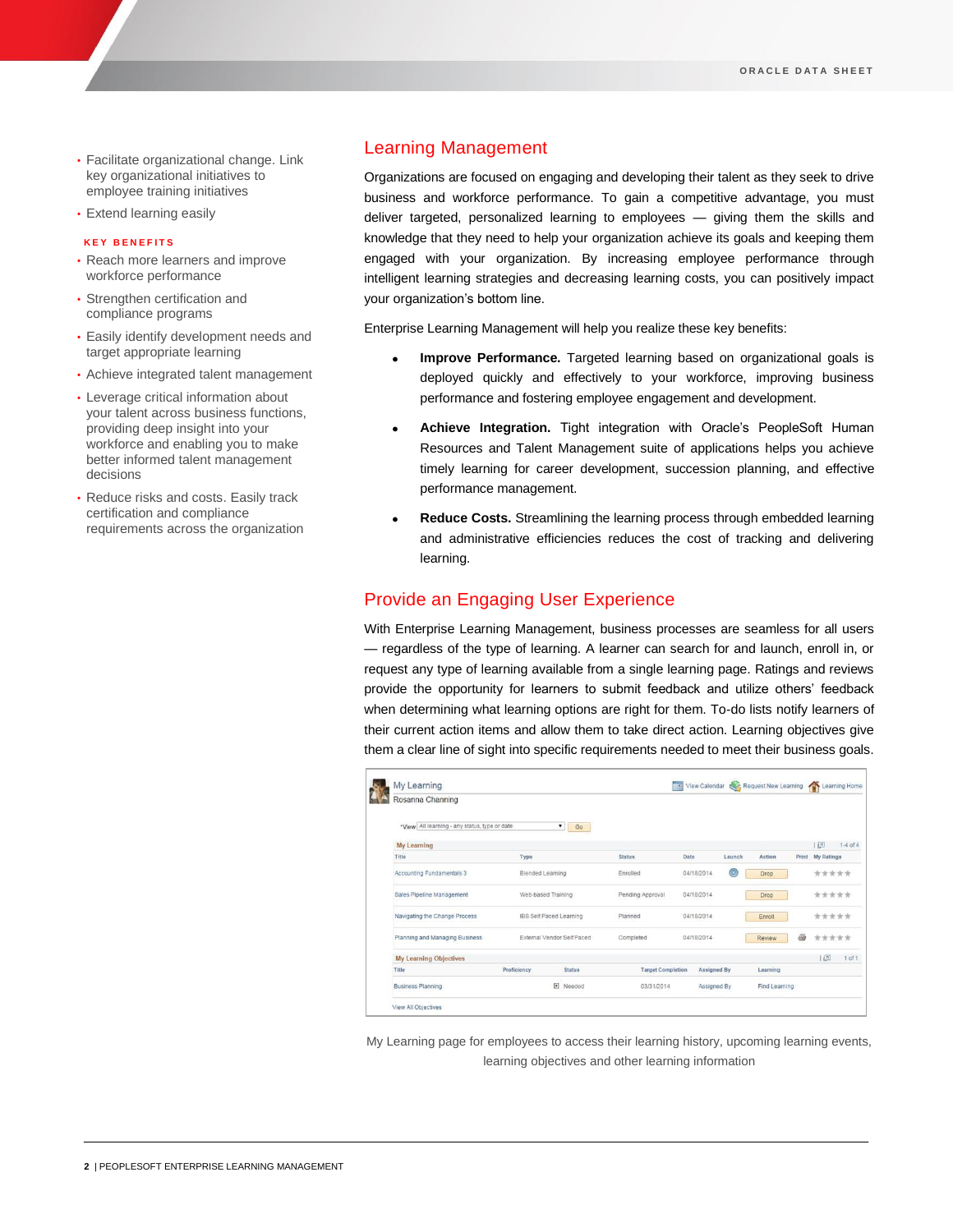Managers can easily view team members' current and historical learning and learning plans and approve learning. Managers can view their team's current status in compliant learning, enroll team members in additional courses or programs, and add targeted learning objectives based on the needs of the team.

Instructors benefit from direct access to survey analytics for their courses, full roster support, and a calendar view of their scheduled classes, automated reminders with optional instructor notes and attachments, and automatic attendance recording. Create and maintain appointments on the Instructor's calendar for sessions the instructor is scheduled to teach.

Learning administrators can view learning compliance across the entire organization, survey results for any course, view their own to-do's and take action directly from their home page, manage learner reviews, and benefit from many streamlined learning processes.

#### Strengthen Certification and Compliance programs

Today's organizations must also satisfy a variety of learning and development needs, not least of which is compliance, regulatory, and change management objectives. The global regulatory climate requires corporations to validate employee performance in order to comply with multinational statutes and regulations.

Enterprise Learning Management helps to achieve and maintain regulatory compliance by automating the delivery of mission-critical learning — and by tracking the completion of certifications and the review of standard operating procedures. The extensive certification functionality of Enterprise Learning Management provide the flexibility, configurability, and information needed for organizations to ensure their workforce remains in compliance with impacting regulations. Learners are notified and can easily access any learning tasks required for them to stay in compliance.

#### Achieve Integration

Enterprise Learning Management manages the business of learning with the goal of increasing the operational efficiency of the extended learning process.

Enterprise Learning Management integrates with PeopleSoft Human Resources and Talent Management applications to provide both employees and managers with insight into learning activities directly related to business goals. Individual and Team Learning is available from both the PeopleSoft HCM Manager Dashboard and the Talent Summary.

Through the Profile Management integration, job, role, and person competencies are integrated with Enterprise Learning Management and used to target learning activities to meet needed competencies.

With ePerformance, managers and employees have the ability to review and find appropriate learning needed based on their target ratings in performance evaluations.

Enterprise Learning Management also enables managers to monitor and validate progress toward career development objectives or goals. Succession Planning integration includes targeting learning to potential successors in preparation for their new roles.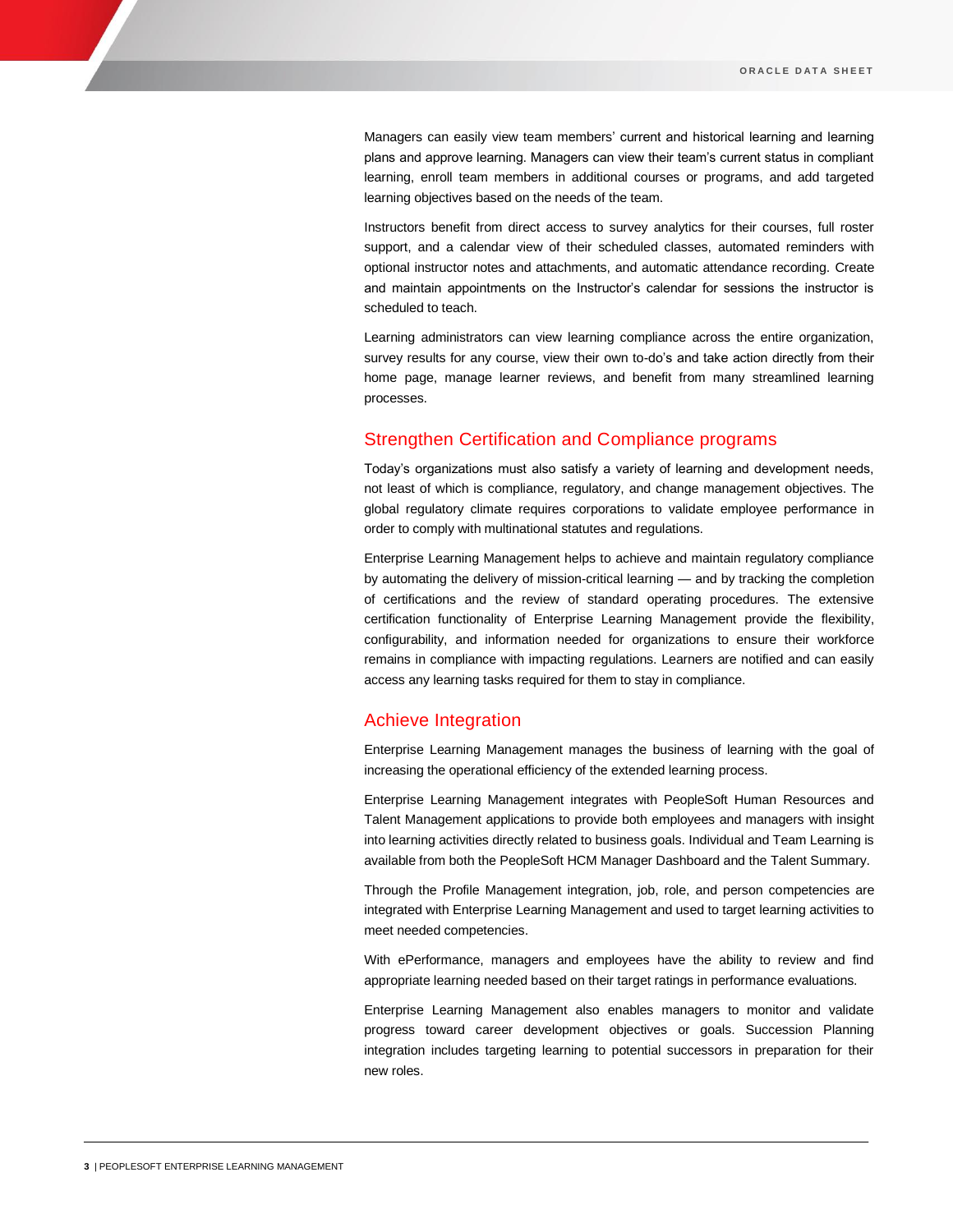Leverage Oracle's integrated PeopleSoft HCM Talent Management to tie learning to job competencies, performance management, career development and succession planning

#### Blended Learning

Enterprise Learning Management supports your full learning lifecycle with nextgeneration blended learning. It provides complete support for complex learning models and supports any type of learning, including:

- eLearning and webcasts
- Instructor-led courses
- Continuous learning, self-paced classes and on-the-job training
- Books, white papers, and videos
- Degree, curriculum, and certification programs
- Tasks, ad hoc, and supplemental learning experiences
- Learning communities, blogs, discussions, and other collaborative learning
- Any other delivery method that your organization may use

The blended learning framework supports not only all delivery methods but also multiple delivery methods within a single class. This flexibility enables organizations to optimize learning by choosing multiple delivery methods to meet a single business need.

#### **Enrollment**

Enterprise Learning Management supports learning enrollment for both employee and manager self-service and individual or mass enrollments through an administrative process. It offers security based on pages, components, row levels, organizational structures, and group actions.

The enrollment process supports:

- Automatic enrollment based on launching eLearning
- Configure rules to aid in automatic enrollment due to HR status or job changes
- Capacity and prerequisite checking
- Waitlist and enhanced reserved seating management
- Mass enrollment
- Approval workflow and notification management
- Multiple payment methods and internal and external pricing
- Historical credits and completion rules
- Required and optional components
- Create and maintain appointments on the Learner's calendar for enrollments in scheduled learning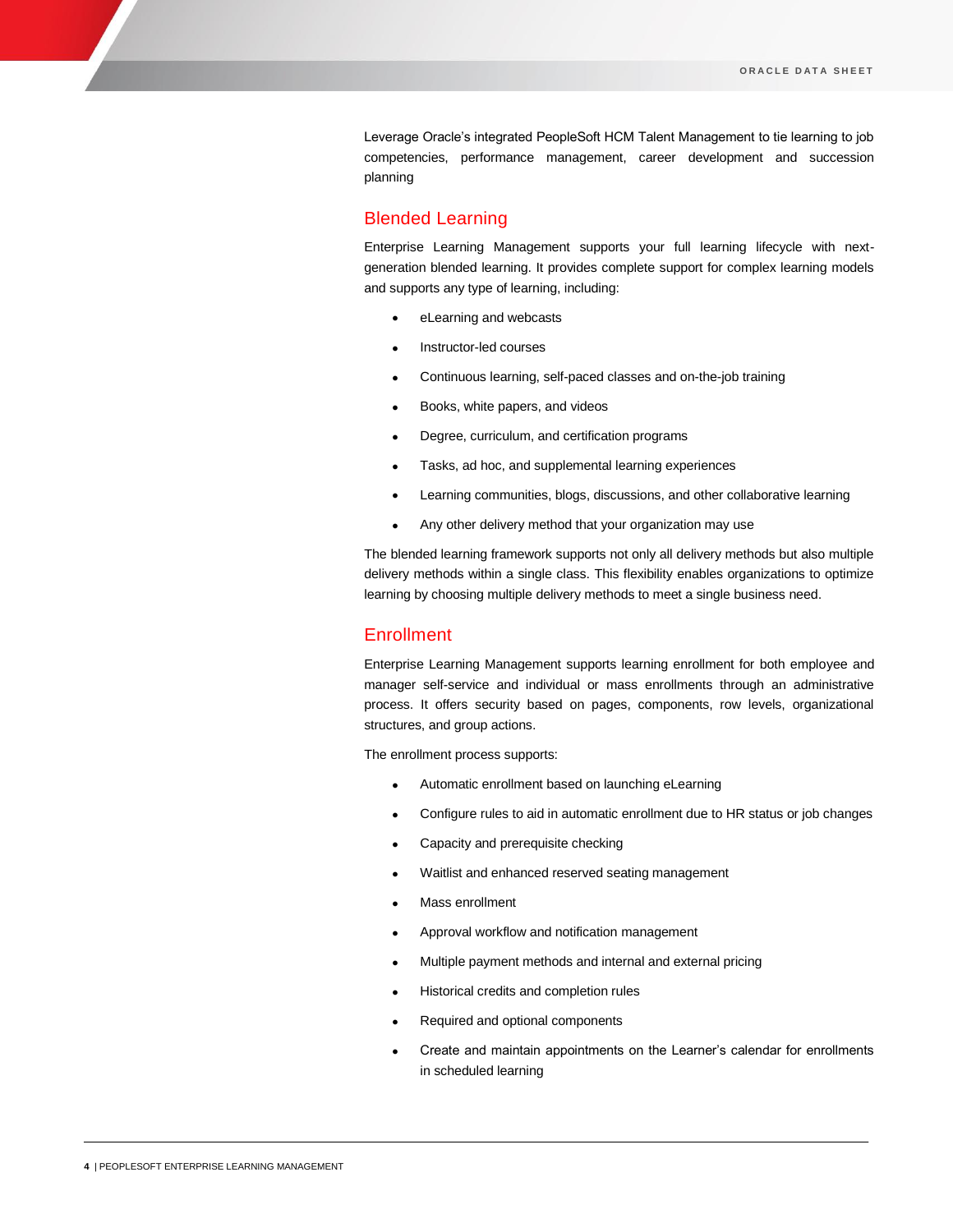Employees can launch, view, request, and enroll in learning that has been recommended based on performance reviews or organizational triggers. Managers can enroll their team members through automated workflow and monitor their progress through the manager's Team Learning features.

# Curriculum and Certifications

Enterprise Learning Management enables administrators to flexibly define learning programs that group a variety of learning into sections and guide learners through the learning needed to complete the program. In building a curriculum or certification program, Enterprise Learning Management provides:

Certification requirements including multiple sections, required and optional learning, nested programs, cascading expiration dates, and completion rules.

- Objective, prerequisite and equivalency support
- Administration for program roster and setup components
- Streamline registration process to enroll learners into activities associated with a program or certification
- The ability for an administrator to waive, revoke, expire, and reissue a certification
- Configurable security enabling an administrator to manage certifications
- Notifications for upcoming certification requirements and certification status changes to learners

#### Learning Plans and Learning Objectives

Employees, Managers, and Administrators can create learning plans, or paths of learning, to meet business or personal learning goals. A collection of courses and programs can be defined as a learning plan and assigned to targeted learners, enabling them to easily see the learning they need to accomplish and to monitor their progress towards completion of the learning plan.

| <b>Team Member Learning Plans</b> |                                                |                | Return to Previous Page Part Learning Home |                |
|-----------------------------------|------------------------------------------------|----------------|--------------------------------------------|----------------|
| Team Member: Christelle Stevenson | Current Learning Plans   Learning Plan History |                |                                            |                |
|                                   |                                                |                |                                            |                |
| Team Member Learning Plans (?)    |                                                |                |                                            |                |
| *Title                            | <b>Status</b>                                  | <b>Default</b> | Date                                       | <b>Details</b> |
| My Learning Plan                  | Active                                         | $\mathcal{A}$  | 06/29/2015                                 | <b>Details</b> |
| Create New Learning Plan          |                                                |                |                                            |                |
| Save<br>Cancel                    |                                                |                |                                            |                |

View, add, update your team member's learning plans as a manager

Enterprise Learning Management's objective model allows learning objectives to be sourced from within ELM itself or come from outside systems, such as PeopleSoft HCM. These objectives are associated with learning and can be used to trigger targeted learning based on events in source systems, such as transactions, metrics, or thresholds.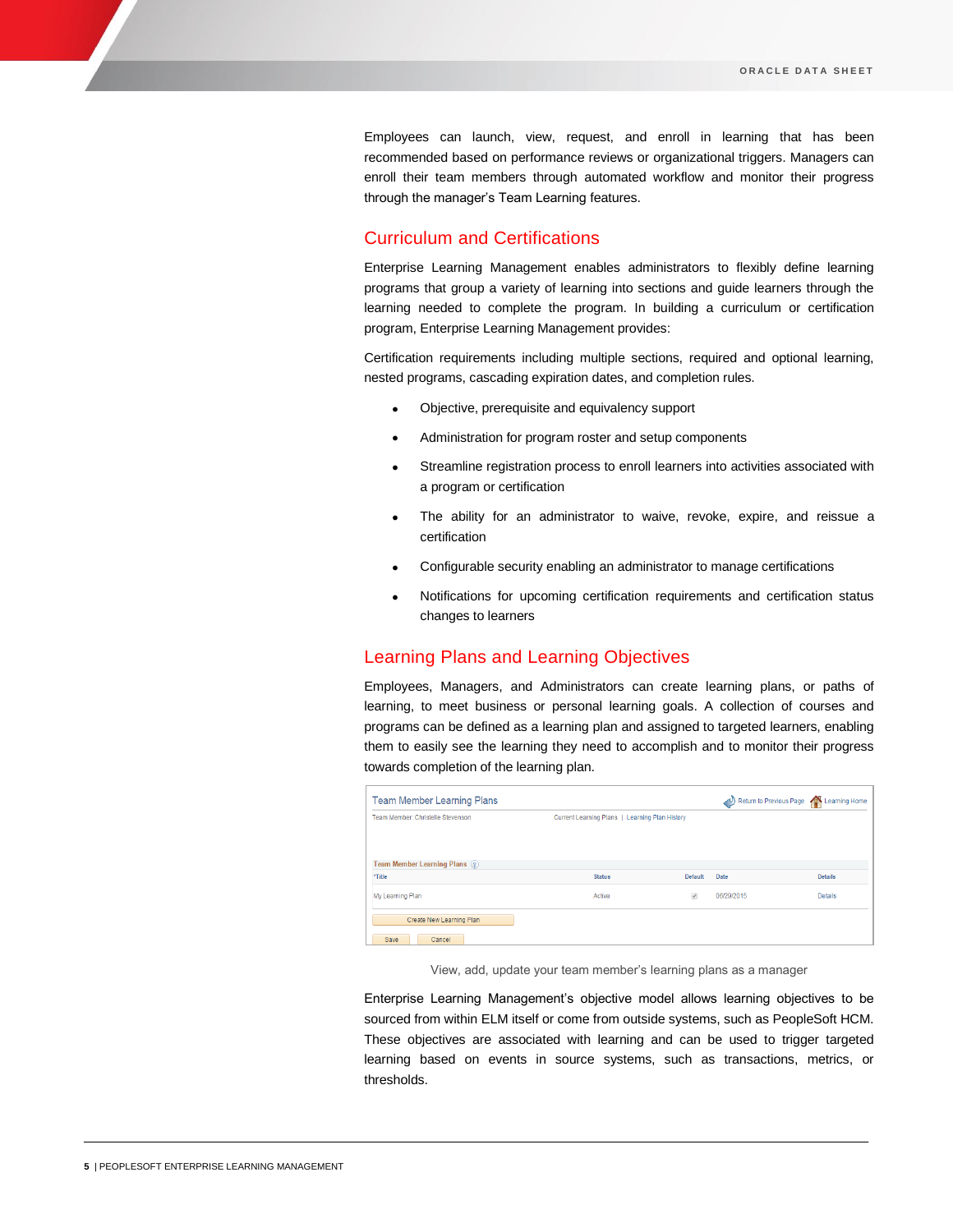Enterprise Learning Management provides integration with events in PeopleSoft HCM, such as new hires, job changes, performance evaluations, talent pools, or any other type of update to core competencies. Alternatively, any enterprise application can trigger learning events by using the delivered web services.

#### Attendance and Grading

Instructors can view rosters for their classes and easily mark attendance and grades or automate the process by using flexible business rules. Once grades and attendance are marked, the appropriate completion status is updated for the learners and is visible on the learner's transcript. Any associated learning objectives are marked as "met" and any PeopleSoft HCM source competencies are automatically updated, ensuring the person competencies remain in sync between ELM and HCM.

## Learning Requests and Recommend Learning

Employees and Managers can submit requests for additional courses and classes to be offered to meet their learning needs. Administrators can monitor and view the current status and history of each learning request and provide training that truly meets the needs and demands of the organization and its workforce. Employees and Managers can recommend learning to learners in the system.

#### Catalog Management

ELM enables administrators to quickly create the learning catalog through the use of templates that provide the necessary field mapping and system defaults for SCORM, AICC, and XML formats. Once the content is loaded, administrators can review the data before making the new content accessible to users in their learning communities.

Catalog allows the learners and their managers to find and enroll themselves or their team members in the published learning that meet their requirements

| <b>Find Learning</b>                                                                          |                                                                                                                                                                                                                                                                                                     | Return to Previous Page Request New Learning                                                                                       | $\curvearrowleft$<br>Learning Home |  |  |  |
|-----------------------------------------------------------------------------------------------|-----------------------------------------------------------------------------------------------------------------------------------------------------------------------------------------------------------------------------------------------------------------------------------------------------|------------------------------------------------------------------------------------------------------------------------------------|------------------------------------|--|--|--|
|                                                                                               |                                                                                                                                                                                                                                                                                                     | Basic Search   Advanced Search                                                                                                     |                                    |  |  |  |
| <b>Filter by</b>                                                                              | Management                                                                                                                                                                                                                                                                                          | $\circ$                                                                                                                            |                                    |  |  |  |
| Location<br>No Country (7)                                                                    | Search Results                                                                                                                                                                                                                                                                                      | View All First                                                                                                                     | 1.7 of 7<br>Last                   |  |  |  |
| Category<br>IBS University (7)                                                                | $\Box$ Collapse<br>$+$ Expand                                                                                                                                                                                                                                                                       |                                                                                                                                    |                                    |  |  |  |
| Learning Type<br>Certification (5)<br>Curriculum (2)<br><b>Upcoming Events</b><br>Anytime (7) | Basics of Management (BasMgmt01)<br>Q<br><b>★★★★★(0)</b>                                                                                                                                                                                                                                            | Curriculum                                                                                                                         | Register                           |  |  |  |
| Rating<br>3 stars or more (1)<br>2 stars or more (1)<br>1 star or more (1)<br>0 rating (6)    | This curriculum is the starting point for a development career path into management positions. This program is a pre-requisite for<br>other programs in the management area. View Details<br>This program has a duration of 1 day at a price of 500.00 USD.<br>Basics of Management (MDC_BasMgmt01) |                                                                                                                                    |                                    |  |  |  |
|                                                                                               | ۹<br><b>★ ★ ★ ★ ★ (0)</b>                                                                                                                                                                                                                                                                           | Curriculum                                                                                                                         | Register                           |  |  |  |
|                                                                                               | other programs in the management area. View Details                                                                                                                                                                                                                                                 | This curriculum is the starting point for a development career path into management positions. This program is a pre-requisite for |                                    |  |  |  |
|                                                                                               | This program has a duration of 1 day at a price of 500.00 USD.                                                                                                                                                                                                                                      |                                                                                                                                    |                                    |  |  |  |

Searching the Learning Catalog using Keywords

Cloning, automatic code generation, and class cost updates further automate the creation of the learning catalog, improving efficiency and reducing administrative costs.